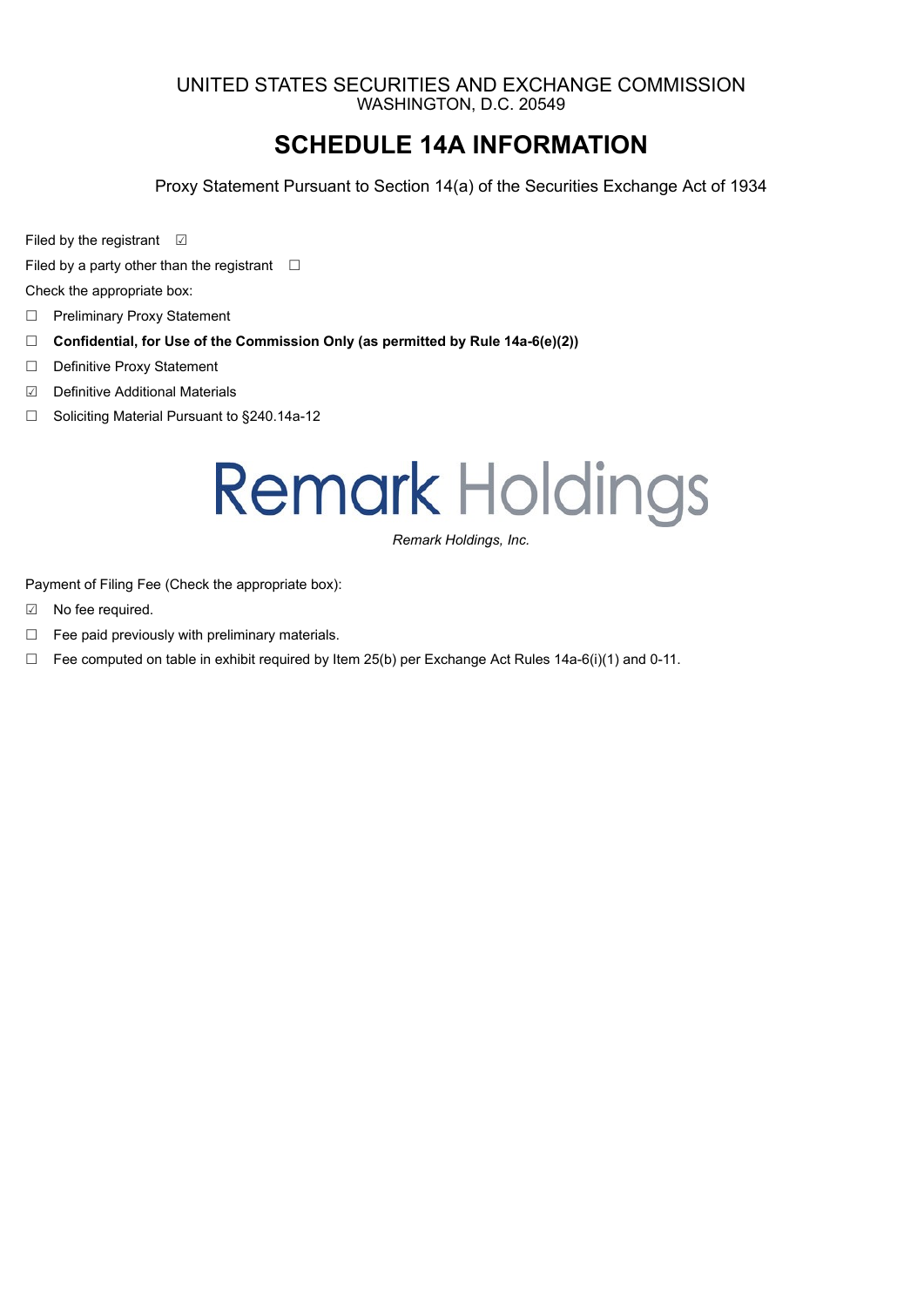# **Remark Holdings**

**800 S. Commerce St. Las Vegas, Nevada 89106**

#### **NOTICE OF ADJOURNMENT OF ANNUAL MEETING OF STOCKHOLDERS**

June 15, 2022

Dear Stockholder:

This important notice is to inform you that the Remark Holdings, Inc. ("Remark," "we," "us," or "our") annual meeting of stockholders (the "Annual Meeting") has been adjourned until June 30, 2022 at 1:00 p.m. ET to provide additional time for stockholders to cast their votes. The Annual Meeting will still be held in a virtual meeting format only, via audio webcast. You may attend, vote and submit questions during the Annual Meeting via the Internet at https://meetnow.global/MAHAKYX.

This notice supplements the Notice of Annual Meeting of Stockholders and proxy statement filed with the Securities and Exchange Commission and mailed to stockholders on or about April 29, 2022. The April 25, 2022 record date for determining stockholders entitled to vote at Annual Meeting remains unchanged. Other than as contained in this notice, there is no change to the proxy statement or proxy card. The proxy statement sets forth additional information regarding the Annual Meeting and provides you with detailed information regarding the business to be considered at the Annual Meeting. We encourage you to read the proxy statement carefully and in its entirety. The proxy statement and form of proxy card are available at www.envisionreports.com/MARK.

**YOUR VOTE IS VERY IMPORTANT.** Stockholders who have not yet voted are encouraged to do so as soon as possible. If you have already cast your vote by mail or via telephone or the Internet, you do not need to vote again. If you need assistance voting your shares, please call Fay Tian, Vice President of Investor Relations, at 626-623-2000.

We appreciate your time and consideration and your continued support.

Sincerely,

Kai-Shing Tao *Chairman and Chief Executive Officer*